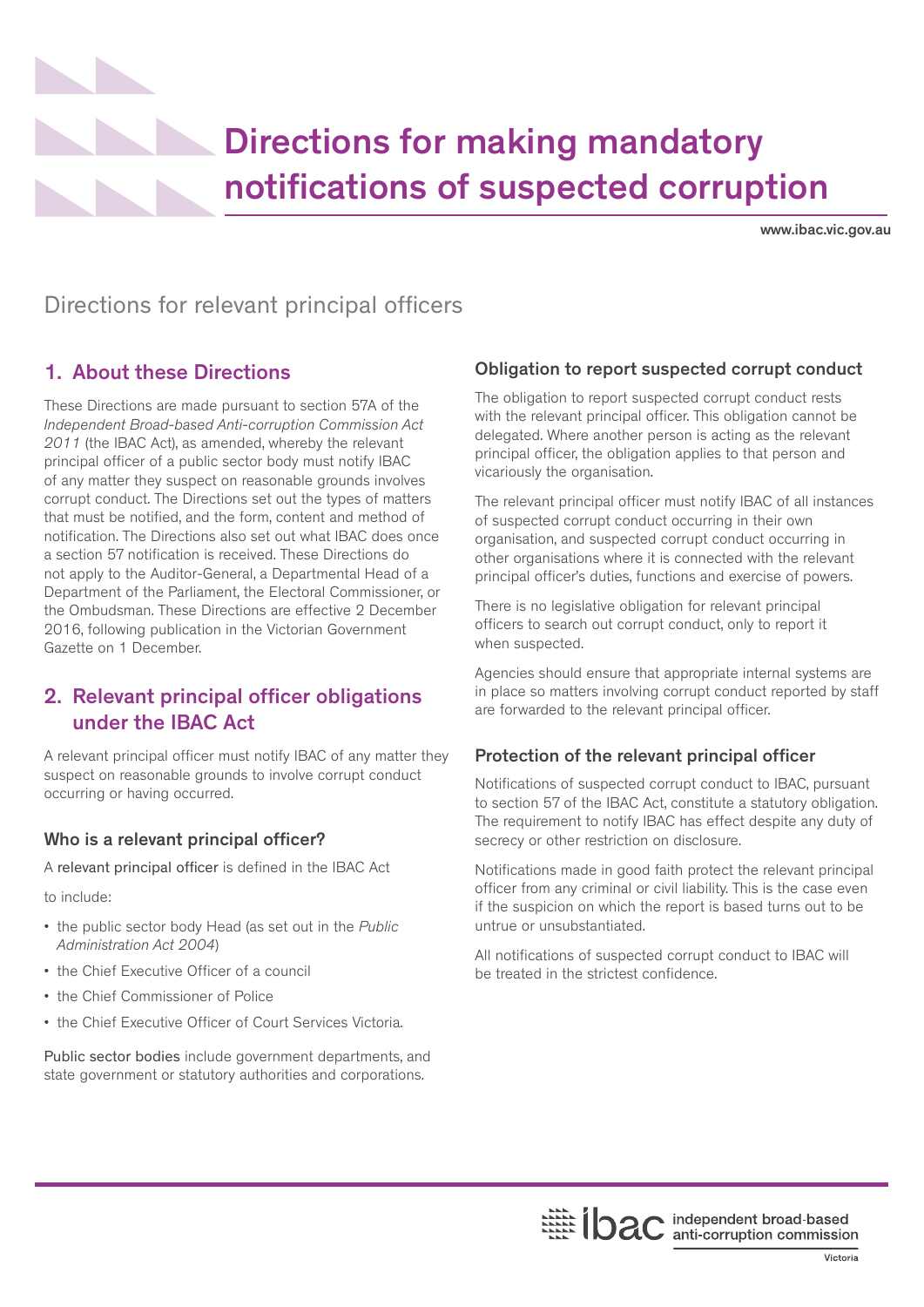# 3. What is corrupt conduct?

#### Corrupt conduct definition

The IBAC Act (section 4) describes and defines corrupt conduct, summarised here as conduct, or an attempt or conspiracy to engage in conduct (whether it takes place inside or outside of Victoria), that:

- adversely affects the honest performance of the functions of a public officer or public body
- constitutes or involves the dishonest performance of the functions of a public officer or public body
- constitutes or involves knowingly or recklessly breaching public trust
- involves the misuse of information or material acquired in the course of the performance of the functions of a public officer or public body
- is intended to adversely affect the effective performance of the functions or powers of a public officer or public body and results in the person or their associate obtaining a specified benefit.

In order for conduct to be corrupt conduct, it must also be the case that the conduct would constitute a relevant offence which means an indictable offence against any Act, or the common law offences of attempt to pervert the course of justice, bribery of a public official, perverting the course of justice and misconduct in public office.

A public officer is any person working in the service of the Crown or a public body, or  $-$  importantly  $-$  a person who is performing a public function on behalf of a public officer or public body. This includes a person under contract.

Public officers include public servants, teachers, court employees, parliamentary officers, police personnel, council employees, judges and magistrates, and elected officials such as Members of Parliament and Councillors.

A public body is a public sector body within the meaning of the *Public Administration Act 2004*, a body established under an Act for a public purpose (such as a university), a council, or a body performing a public function on behalf of the state, a public body or a public officer. This includes bodies under contract performing public functions.

Misconduct in public office is a broad offence. The elements of misconduct in public office are established if:

- a public officer in the course of, or connected to, their public office wilfully misconducts themselves whether by act or omission, without any reasonable excuse or justification, and
- the misconduct is serious and meriting criminal punishment having regard to the responsibilities of the public office, the importance of the public objects they serve and the nature and extent of the departure from those responsibilities and objects.

Examples of misconduct in public office include:

- deliberately falsifying accounts to conceal or obtain a benefit
- entering into a secret commission or profit sharing arrangement with another person
- colluding to share profits with tender recipients and concealing the overvaluation of tenders
- using public office to deceive a member of the public to gain a financial advantage
- misusing power to harm, oppress or disadvantage a person.

#### Reasonable grounds for suspicion

The words 'suspects on reasonable grounds' mean there is a real possibility of corrupt conduct.

'Suspicion' is something less than belief, but requires more than idle speculation. It must be based on facts and circumstances that would be sufficient to make a reasonable person suspect corrupt conduct had occurred or was occurring. However, proof is not necessary, nor is it required that an individual or individuals be identified.

#### When does conduct constitute suspected corrupt conduct?

It can be difficult to discern what constitutes corrupt conduct or at what point certain conduct gives rise to a reasonable suspicion of corrupt conduct. Relevant principal officers will have to exercise their judgement, and may need to seek independent legal advice before notifying IBAC.

IBAC encourages relevant principal officers or their representatives to seek clarification on any issue relating to the mandatory notification of suspected corrupt conduct. However, IBAC will not advise a relevant principal officer whether or not to notify a particular matter.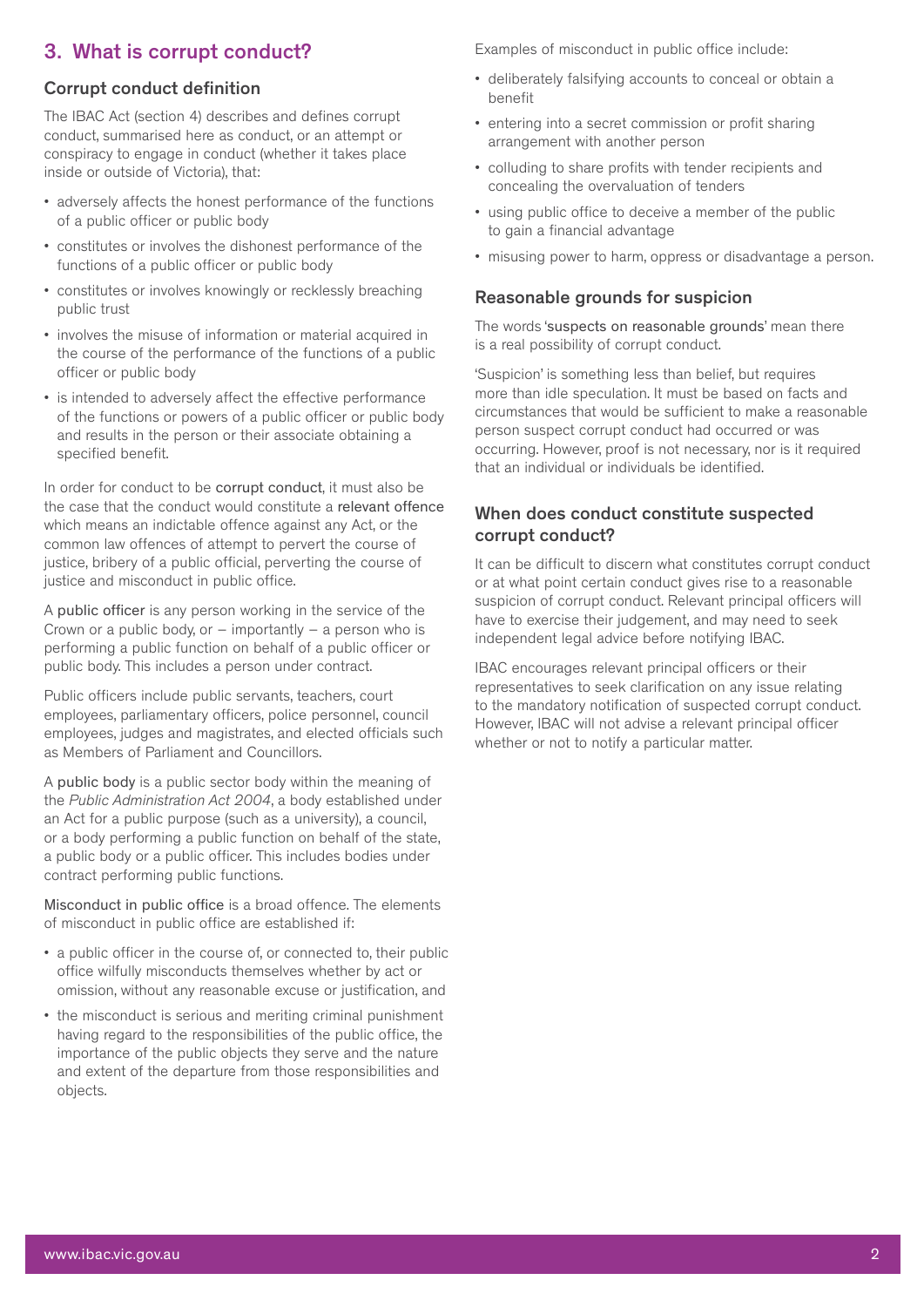# 4. Making a section 57 notification to IBAC

#### When must a report be made?

Notifications of suspected corrupt conduct must be made as soon as practicable after the relevant principal officer has formed a reasonable suspicion that corrupt conduct may have occurred or may be occurring. The IBAC Act does not provide for any delays in notifying suspected corrupt conduct to IBAC.

Delays in notifying suspected corrupt conduct, and in assessing such notifications by IBAC, can result in lost investigative and preventive opportunities. It follows that there is a mutual obligation to consider such conduct in a timely manner, not least to ensure due process and natural justice to all parties.

An assessment as to whether a matter must be notified to IBAC should be made based on the material available to the relevant principal officer. Where the available material is not sufficient to form a suspicion on reasonable grounds, a relevant principal officer may choose to gather further information. If doing so, the relevant principal officer should regularly re-assess the material and notify IBAC as soon as they form a suspicion on reasonable grounds that corrupt conduct has occurred or is occurring.

Where a notification of suspected corrupt conduct has been made to IBAC and further information becomes available or circumstances change and still gives rise to reasonable suspicion, the relevant principal officer must notify IBAC.

#### Actions by relevant principal officers before or after notification to IBAC

Certain actions – in particular any investigation – can prejudice a decision or action by IBAC. No action should be taken by the relevant principal officer until IBAC has assessed the matter and informed the relevant principal officer of its decision. Exceptions apply where the action is:

- necessary to lessen or prevent a serious threat to the life, health, safety or welfare of an individual or to public health or safety
- taken to comply with another legal obligation, such as a duty to report the matter under other legislation
- reporting the matter to Victoria Police.

These exceptions apply before a notification is made or while IBAC is assessing the notification.

If none of these exceptions apply and the relevant principal officer considers urgent action is required, they should consult with IBAC immediately.

#### Interaction with the *Public Interest Disclosures Act 2012*

The Public Interest Disclosures Act 2012 (the PID Act) requires certain agencies to notify IBAC where they receive a disclosure that they consider may be a 'public interest disclosure' (as defined in the PID Act). For those agencies that can receive disclosures, there may be overlapping obligations under the PID Act and section 57 of the IBAC Act to notify IBAC where they receive a disclosure alleging corrupt conduct.

Where an organisation receives a potential disclosure, it should first deal with the matter in accordance with the PID Act. If the matter is not notified to IBAC in accordance with the PID Act, the organisation should consider whether the relevant principal officer may be required to notify the matter to IBAC under section 57 of the IBAC Act.

All notifications and complaints to IBAC are assessed as potential public interest disclosures under the PID Act. Where suspected corrupt conduct is notified to IBAC, it will similarly be assessed. Where suspected corrupt conduct has been notified to IBAC specifically as a potential public interest disclosure, IBAC will also treat it as a suspected corrupt conduct notification and there is no need to further notify IBAC under section 57 of the IBAC Act.

More information on the PID Act and the processes for making a public interest disclosure can be found in IBAC's *Guidelines for handling public interest disclosures*.

#### What should be included in a notification?

A notification should describe the corrupt conduct and set out the grounds for reasonable suspicion, consistent with the definitions and meanings set out in the IBAC Act. The nature and seriousness of the allegations should be clear from the notification. The mandatory notification form for relevant principal officers is available at www.ibac.vic.gov.au

To the extent possible, the notification should include:

- a description of the suspected corrupt conduct, including specific allegations
- the approximate amount of money or value of resources (if any) involved
- the name and position of any public official/s suspected to be involved
- the name/s of the person/s who brought the suspected corrupt conduct to the attention of the relevant principal officer
- the name/s and role/s of any other person/s relevant to the matter
- the dates and/or timeframes in which the suspected corrupt conduct occurred, and in which it came to the attention of the relevant principal officer
- the actions taken or proposed by the relevant principal officer and/or public sector body in response to the suspected corrupt conduct
- a judgement as to the apparent seriousness or systemic nature of the suspected corrupt conduct
- any other information deemed relevant to the matter
- copies of any relevant documents, including policies and procedures which explain the organisational context of the allegation(s)
- the name of the relevant contact officer
- whether or not the matter is a possible public interest disclosure under the PID Act.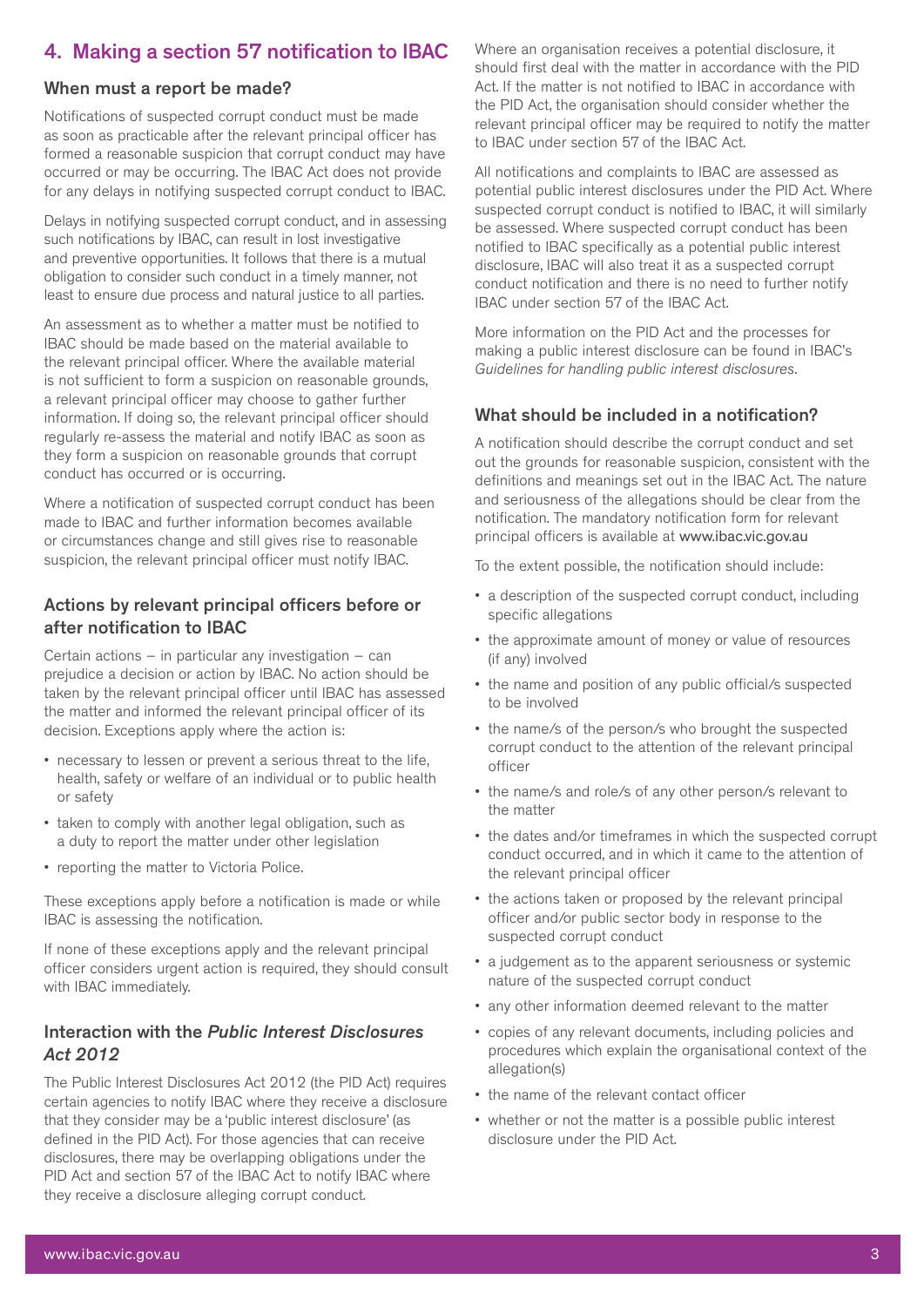## Confidentiality in notifications

Notifications to IBAC must be made without advising the person(s) to whom the notification relates, and without publicity. All notifications of suspected corrupt conduct to IBAC will be treated in the strictest confidence.

Failure to handle notifications to IBAC confidentially may prejudice any subsequent investigation, whether by IBAC or the public sector body concerned, and may cause unnecessary reputational or other damage to individuals.

#### How is a notification submitted?

The mandatory notification form can be submitted by:

Email info@ibac.vic.gov.au

#### Post

Attention: Manager Assessments and Review IBAC Commissioner GPO Box 24234 Melbourne VIC 3001

A notification should be made in writing using the mandatory notification form for relevant principal officers.

When you think the matter is serious and requires urgent attention, contact IBAC by telephone. A written report should then follow.

Further information and advice is available by telephoning IBAC on 1300 735 135 (business hours: 9am–5pm, Monday to Friday).

## 5. How notifications are assessed by IBAC

IBAC assesses all notifications of suspected corrupt conduct. In assessing a notification, IBAC may contact the relevant principal officer for additional information or clarification.

Section 58 of the Act requires that IBAC dismiss, investigate or refer notifications. In certain circumstances, IBAC may choose to defer taking any action in relation to a notification for up to 90 days under section 58A. IBAC may make this decision if the matter is already being investigated and IBAC considers that agency to be the most appropriate agency to investigate the matter.

In considering a notification, IBAC may choose to make preliminary inquiries, prior to a decision to either refer, investigate or dismiss. In a small number of notifications, IBAC will decide to investigate a matter. In deciding whether to investigate, IBAC will properly consider its legislated remit to prioritise the investigation of serious and/or systemic corrupt conduct.

However, many notifications will result in a referral back to the relevant principal officer for further action. IBAC may then choose to further consider and/or review the response of the agency.

## 6. IBAC's response

IBAC will acknowledge in writing all notifications of suspected corrupt conduct made pursuant to section 57 of the IBAC Act.

Once a notification is assessed, IBAC will write to the relevant principal officer outlining its decision and any further actions to be taken.

IBAC works to assess and finalise all notifications within 45 days of receipt. Most notifications are finalised earlier. When a matter requires more urgent attention, relevant principal officers are encouraged to contact IBAC.

## 7. The benefits of section 57 notifications

It is important that Victorian public sector bodies develop, implement and maintain systems and processes for meeting the statutory obligation to notify IBAC of suspected corrupt conduct.

Mandatory reporting of suspected corrupt conduct offers an opportunity for IBAC and the public sector to build an accurate picture of corrupt conduct and corruption risks, and respond accordingly in working to prevent such conduct from occurring.

IBAC uses the information in all complaints and notifications to improve its understanding of the nature and scope of corrupt conduct and corruption risks in the Victorian public sector.

This information helps IBAC identify practices and activities that public sector bodies can implement to prevent corruption occurring.

For more information, please go to www.ibac.vic.gov.au

Level 1, North Tower 459 Collins Street, Melbourne VIC 3000 GPO Box 24234, Melbourne, VIC 3001

T 1300 735 135 F (03) 8635 6444

January 2020

IBAC is Victoria's anti-corruption agency responsible for preventing and exposing public sector corruption and police misconduct. We do this by:

- investigating serious corruption and police misconduct
- informing the public sector, police and the community about the risks and impacts of corruption and police misconduct, and ways in which it can be prevented.

To report corruption now, visit www.ibac.vic.gov.au or call 1300 735 135.

If you need help with translation, call the Translating and Interpreting Service on 13 14 50 or visit www.ibac.vic.gov.au/general/accessibility/tr

*These Directions are for informational purposes only and should not be considered a substitute for legal advice.*